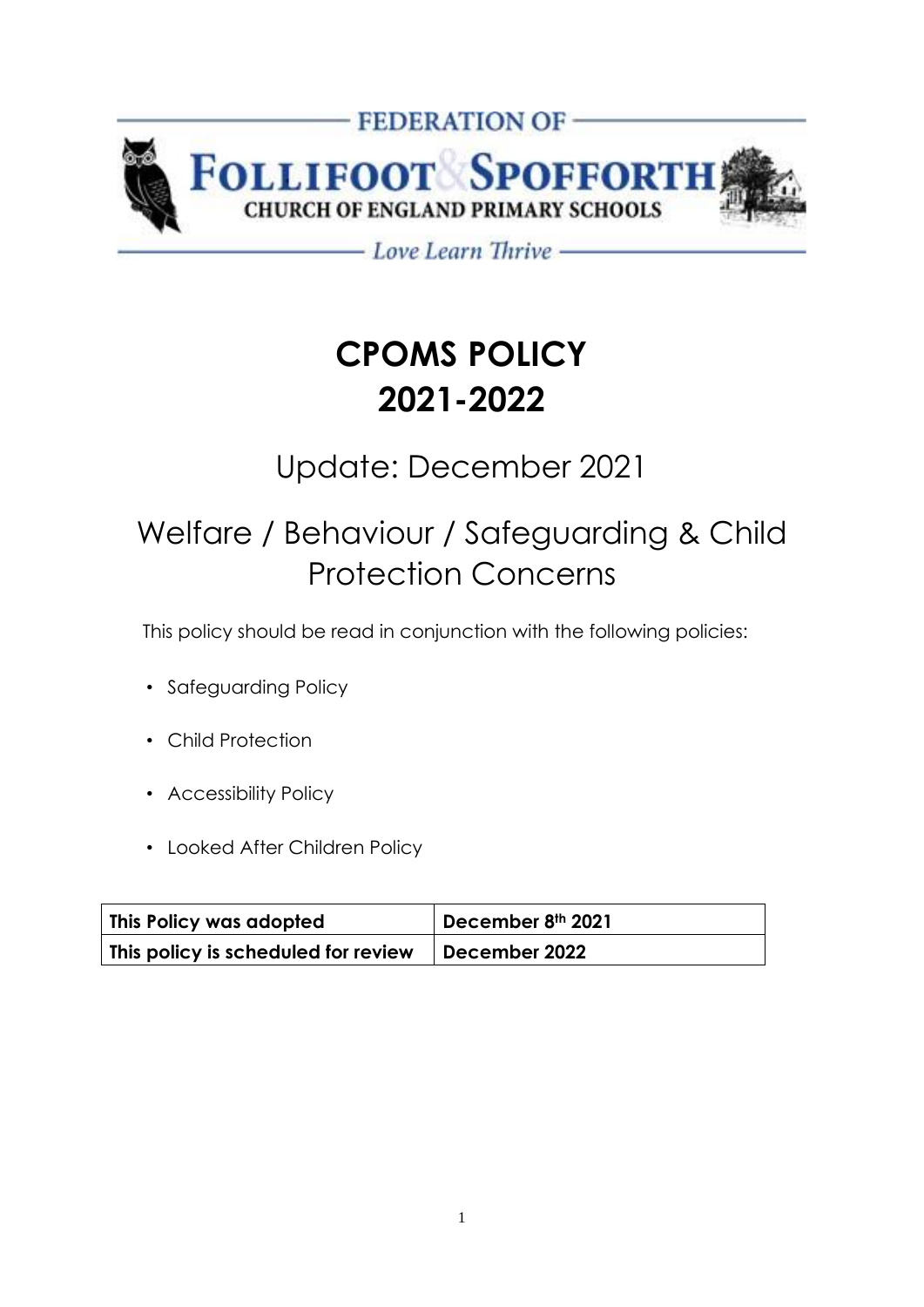#### **What is CPOMS?**

**CPOMS** (Child Protection Online Monitoring Service) is a software application for monitoring child protection and other pupil welfare issues, which works alongside the **Follifoot Spofforth Federation** existing safeguarding procedures.

**CPOMS** aids in the management of child protection, behavioural issues, special educational needs/disability, domestic/home related issues, and other issues pertaining to the welfare of pupils in school.

Every member of staff across the **Follifoot Spofforth Federation** has an obligation to report any concerns that they may have. **CPOMS** allows us to record information in a central system and have relevant people alerted immediately. Designated Safeguarding Leads (DSL's) are able to build a chronology around a pupil and can produce reports for **meetings**, **governors** and **Ofsted** and fulfil any information requests from professionals/parents.

Every member of staff needs to be mindful that their recordings could potentially be part of a Freedom of Information request from a parent or agency such as the courts/police; it is therefore of paramount importance that every recording contains ONLY factual information and nothing which is open to interpretation or untrue. Recordings must be of a professional standard, including accurate spelling and language which is in no way discriminatory.

#### **CPOMS – Safeguarding categories and processes**

#### **Safeguarding**

**Safeguarding** is all our responsibility at the **Follifoot Spofforth Federation**, therefore:

- High Priority tab should be ticked for incidents which need **URGENT** action
- If a member of staff identifies an immediate child protection concern, they must act in accordance with the Child Protection Procedures and alert the DSL immediately with regards to the nature of the concern.
- Concerns should be recorded on CPOMS as soon as possible but before 12pm (morning concerns) or before 4 pm (afternoon concerns)
- When writing a concern ensure you write full names, facts, and pupil's own words wherever possible without your interpretation.
- Actions by DSLs or Assigned Staff to be recorded on CPOMS by the end of the day
- Teacher and/or DSL meetings with parents arranged by the end of the day and where possible had the same day.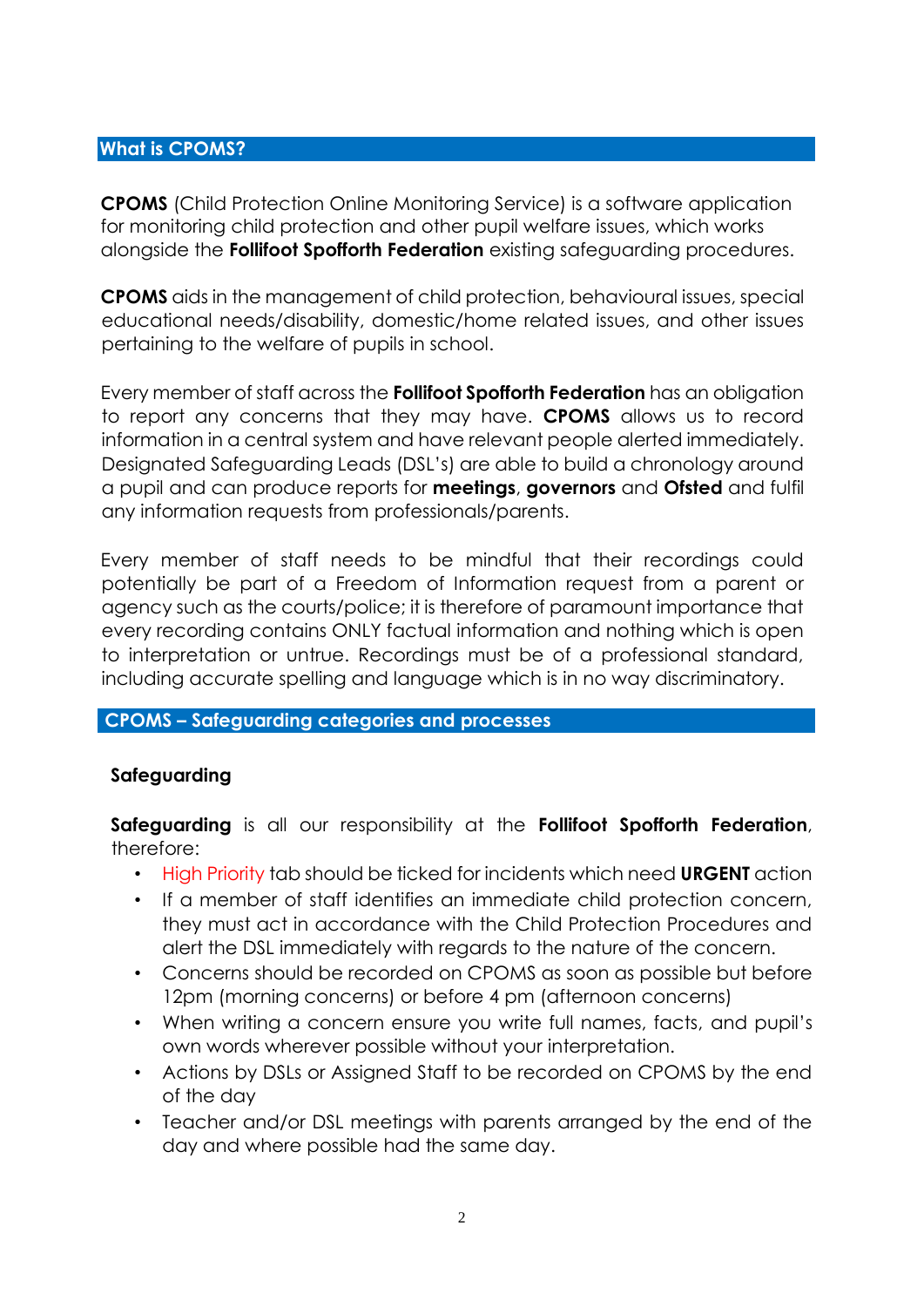- Monitoring action should be completed within 24 hours of the initial alert – and updated as stated
- Referrals should be made promptly within 24 hours but ideally the same day
- 'Check in' requests should be emailed or recorded on CPOMs with an Alert to who should be carrying out this monitoring
- Check in should be updated on CPOMs weekly, or if a concern by the end of that day.
- Please ask to find out what has happened with your concern should you not have been notified

#### **For DSLs**

- Safeguarding and CPOMS cases discussed and reviewed as part of SLT meetings
- Complex cases to be reviewed twice a term at SLT along with tracking of discussions and reasons for keeping open or closed
- Cases with multiple entries in a short term to be discussed during SLT meetings
- Keep those who have raised actions informed that you have taken steps – even if you can't share the details.

#### **Dealing with A Disclosure**

**Receive:** Listen carefully and without judgement.

**Reassure:** No promise of complete confidentiality should ever be made to a child or anyone giving information about possible abuse. Explain and reassure that in the interest of the child, staff will share information with other professionals. Only those who need to know will be told.

**Respond:** Listen rather than ask direct questions. Clarify if needed e.g. When did that happen?

**Record:** As soon after the disclosure as practically possible, document the disclosure or concerns.

**Refer:** Pass all information directly and immediately to the DSL or deputy DSL in person and by logging the concern/disclosure on CPOMS. The DSL or deputy DSL will receive an automatic alert. If the issue refers to the DSL or deputy DSL, please contact the SG governor or LADO – see key persons poster for contact details.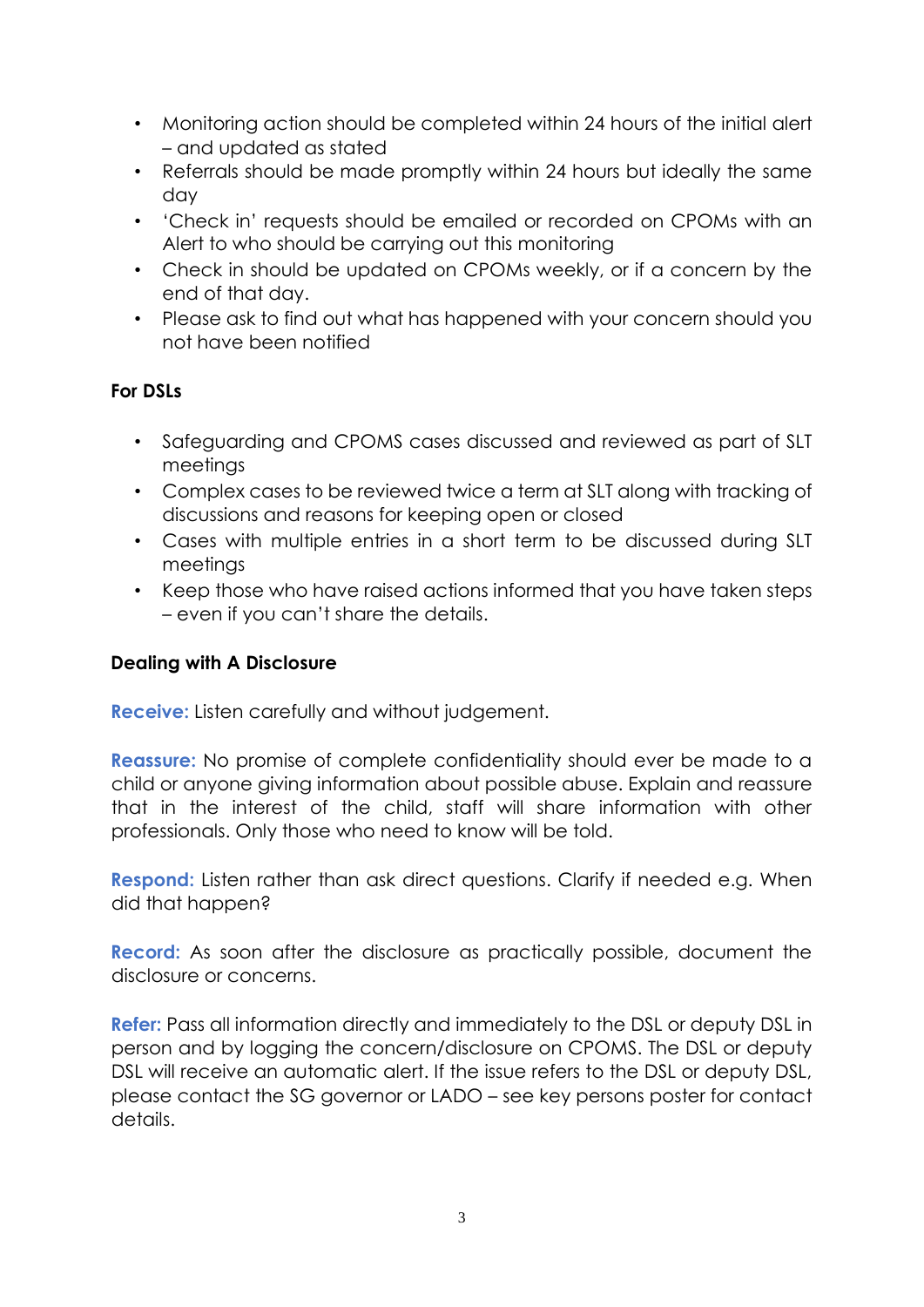**If making handwritten notes when first listening to a child, please ensure these are shredded after putting these on CPOMS** 

#### **Recording a Concern**

**Accurate** – Please remember to be accurate as records formed may be used in discussions with parents, and outside agencies. This includes spelling, grammar, and punctuation. Records can be used in legal proceedings.

**Factual** – Keep to the facts avoid opinions.

**Timely** – Written immediately after the concern has been noted, typically this would be within a few minutes and always within the same day.

#### **Welfare of a Child**

Staff may also log significant events on CPOMS if they feel this information will be useful to SLT to know and which may have an impact on the welfare of a child.

e.g., parent lost job, parents separated, significant bereavement, parent in prison or a significant piece of information regarding significant wider family members.

Staff may also log 'parental contact' if they feel this information will be useful to SLT to know and which may have an impact on the welfare of a child e.g., parent displaying violent/aggressive/discriminatory behaviour, parent informing school of changes in behaviour/child worried about school or social relationships.

There are occasions whereby staff come to know about incidents outside of school either through direct observation/third party. This may be recorded if they feel this information will be useful to SLT to know and which may have an impact on the welfare of a child e.g., social media issues, parent/carer seen being physically/verbally inappropriate with their child, parent seen using substances/excessive alcohol use, child seen having contact with parent which school are aware is unsuitable/explicitly not allowed.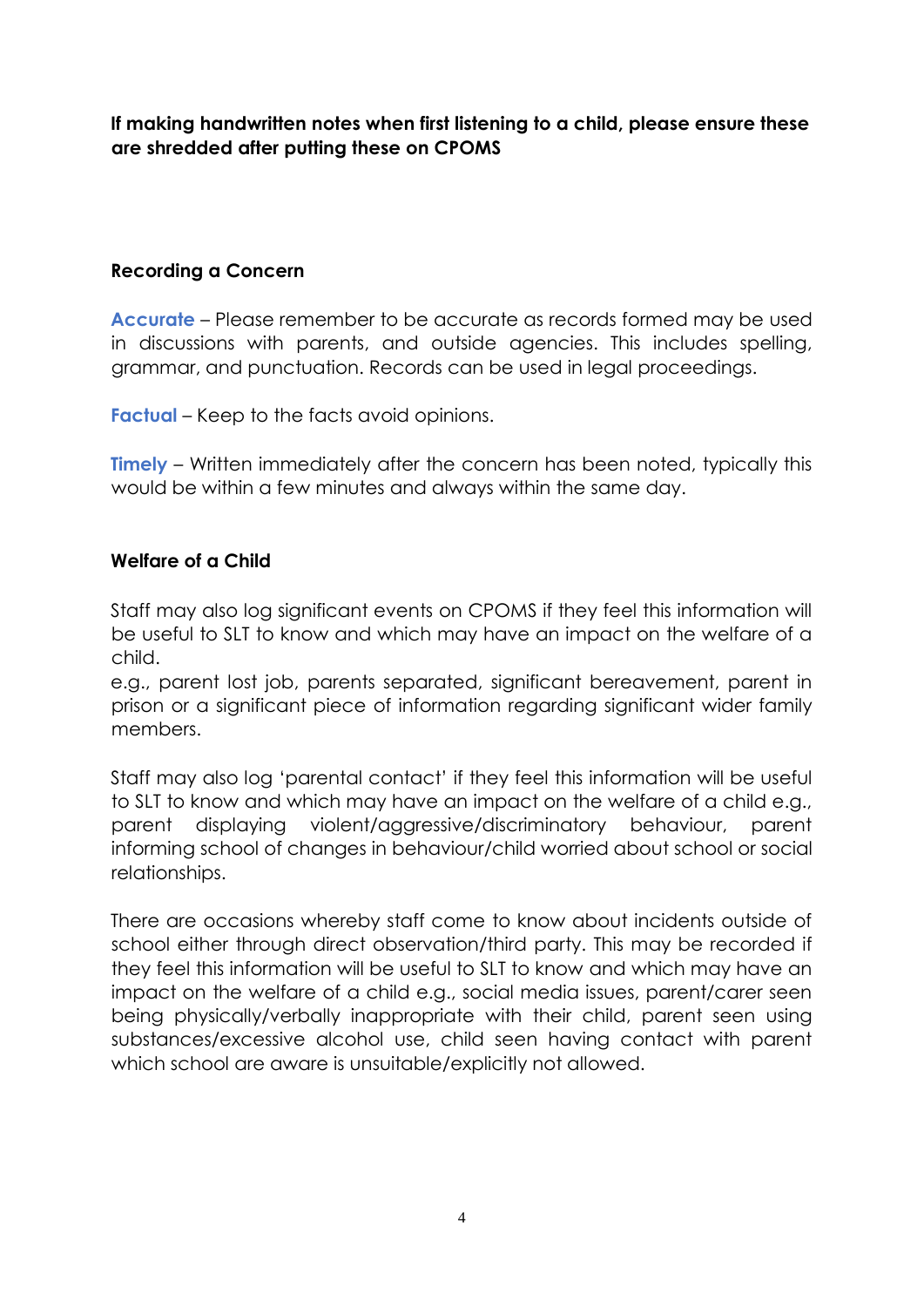### **CPOMS –categories and recording information**

| <b>Categories*</b> | To record on CPOMS                                                                                                                                                                                                                                                                                                                                                                                                                                                                                                                                                                                                                                                                                                  |
|--------------------|---------------------------------------------------------------------------------------------------------------------------------------------------------------------------------------------------------------------------------------------------------------------------------------------------------------------------------------------------------------------------------------------------------------------------------------------------------------------------------------------------------------------------------------------------------------------------------------------------------------------------------------------------------------------------------------------------------------------|
| Safeguarding       | <b>High Priority</b><br><b>Emotional Related</b><br>Physical related<br>٠<br>Neglect related<br>$\bullet$<br>Sexual related<br>$\bullet$<br>Peer on Peer abuse<br>$\bullet$<br><b>Domestic Violence</b><br>$\bullet$<br>Grooming<br>٠<br><b>FGM</b><br>$\bullet$<br><b>Operation Encompass</b><br>$\bullet$<br>Court Order in Place<br>$\bullet$<br>Outside agency Contact<br>$\bullet$<br><b>Early Help</b><br>$\bullet$<br>CP<br>$\bullet$<br><b>FSW Involved</b><br>County Lines                                                                                                                                                                                                                                 |
| <b>Behaviour</b>   | <b>High Priority</b><br><b>Behaviour Incident</b><br>$\bullet$<br>Verbal Bullying<br>$\bullet$<br>Physical Bullying<br>$\bullet$<br>Cyberbullying<br>$\bullet$<br>Racist Incident<br>$\bullet$<br>Homophobic Incident<br>$\bullet$<br>Verbal/Aggressive to peers<br>$\bullet$<br>Verbal/Aggressive to adults<br>$\bullet$<br>Positive Handling<br>$\bullet$<br>Unexplained changes in behaviour.<br>٠<br>FSW involved.<br>$\bullet$<br>Also record:<br>• Behaviour incidents in the classroom and at playtime and lunchtime<br>needing adult intervention e.g.,<br>Accidental fall on the playground- other children involved,<br>O<br>football disagreements.<br>Inappropriate behavior in the classroom etc.<br>O |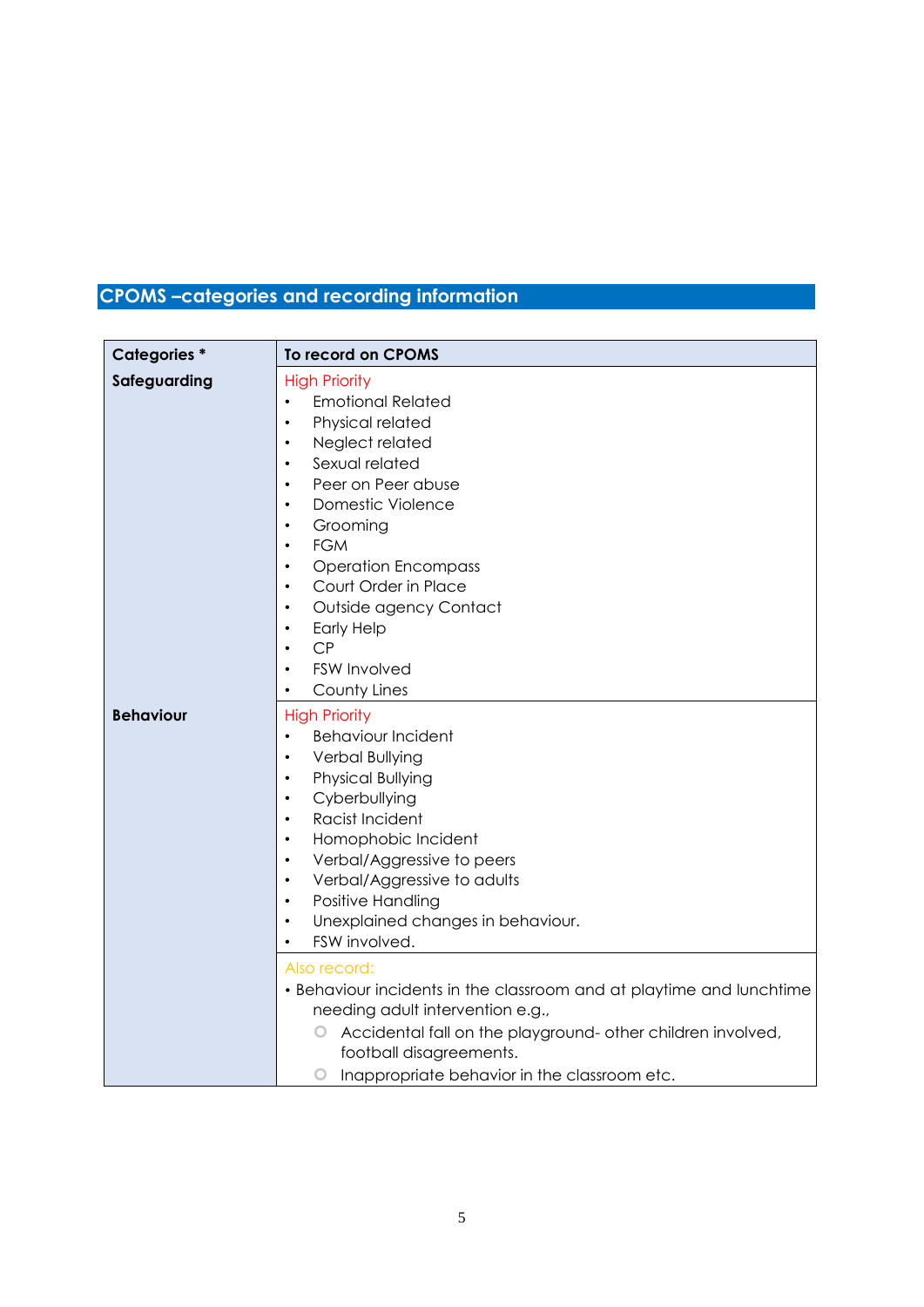| Wellbeing | <b>High Priority</b><br>Concern for the wellbeing of the child<br>Concern for the wellbeing of the parents<br>Medical incident<br>٠<br>Change in home circumstances<br>٠<br><b>Parents   Conflict</b><br>$\bullet$<br><b>Housing Concerns</b><br>٠<br>Outside Agency contact<br>$\bullet$<br><b>FSW</b> involved<br>$\bullet$<br>Unusual or inappropriate levels of independence / lack of<br>$\bullet$<br>appropriate supervision.<br>Behaviour concerns outside of school |
|-----------|-----------------------------------------------------------------------------------------------------------------------------------------------------------------------------------------------------------------------------------------------------------------------------------------------------------------------------------------------------------------------------------------------------------------------------------------------------------------------------|
|           | Also record:<br>Concerns shared by a parent with you<br>Concerns around suitable clothing, footwear •<br>Forgotten lunch, including explanation by parent.                                                                                                                                                                                                                                                                                                                  |

| <b>Attendance</b>                                 | <b>High Priority</b><br>Attendance Concern<br><b>Punctuality Concern</b><br>$\bullet$<br>Attendance for child identified as vulnerable. E.g., family<br>$\bullet$<br>circumstances<br>Communication with parent<br>Attendance letter given<br>Family support Worker involved                                                                                                                                                                                                                                                                                                                       |
|---------------------------------------------------|----------------------------------------------------------------------------------------------------------------------------------------------------------------------------------------------------------------------------------------------------------------------------------------------------------------------------------------------------------------------------------------------------------------------------------------------------------------------------------------------------------------------------------------------------------------------------------------------------|
|                                                   | Admin staff to log:<br>Absence and lateness information for any child whose attendance<br>falls below 90% to include detailed reason from parent for absence<br>and lateness.                                                                                                                                                                                                                                                                                                                                                                                                                      |
| <b>Communication with</b><br>parents              | Meetings with parents of children on the SEN Register and those<br>$\bullet$<br>identified as Vulnerable on the school Vulnerability tracker to be<br>recorded including any actions needed and by when and who.<br>Record of any concerns shared by parents or actions needed<br>$\bullet$<br>following parents' meetings to be recorded<br>Email correspondence from parents and email responses returned<br>$\bullet$<br>to parents to be logged for SLT information.                                                                                                                           |
| Contact with an<br>outside<br>agency/professional | All Safeguarding/CP referral forms logged<br>$\bullet$<br>Early Help referral forms logged<br>Email correspondence from outside agencies and professionals to<br>$\bullet$<br>be logged for SEN Children and Vulnerable children (this does not<br>include emails to arrange in school meetings as these are<br>recorded on the school calendar).<br>Brief record of visit by outside agencies and professionals and any<br>$\bullet$<br>actions/advice shared logged for SENCO/SLT information.<br>Minutes of meetings with outside professionals logged with any<br>$\bullet$<br>actions needed. |